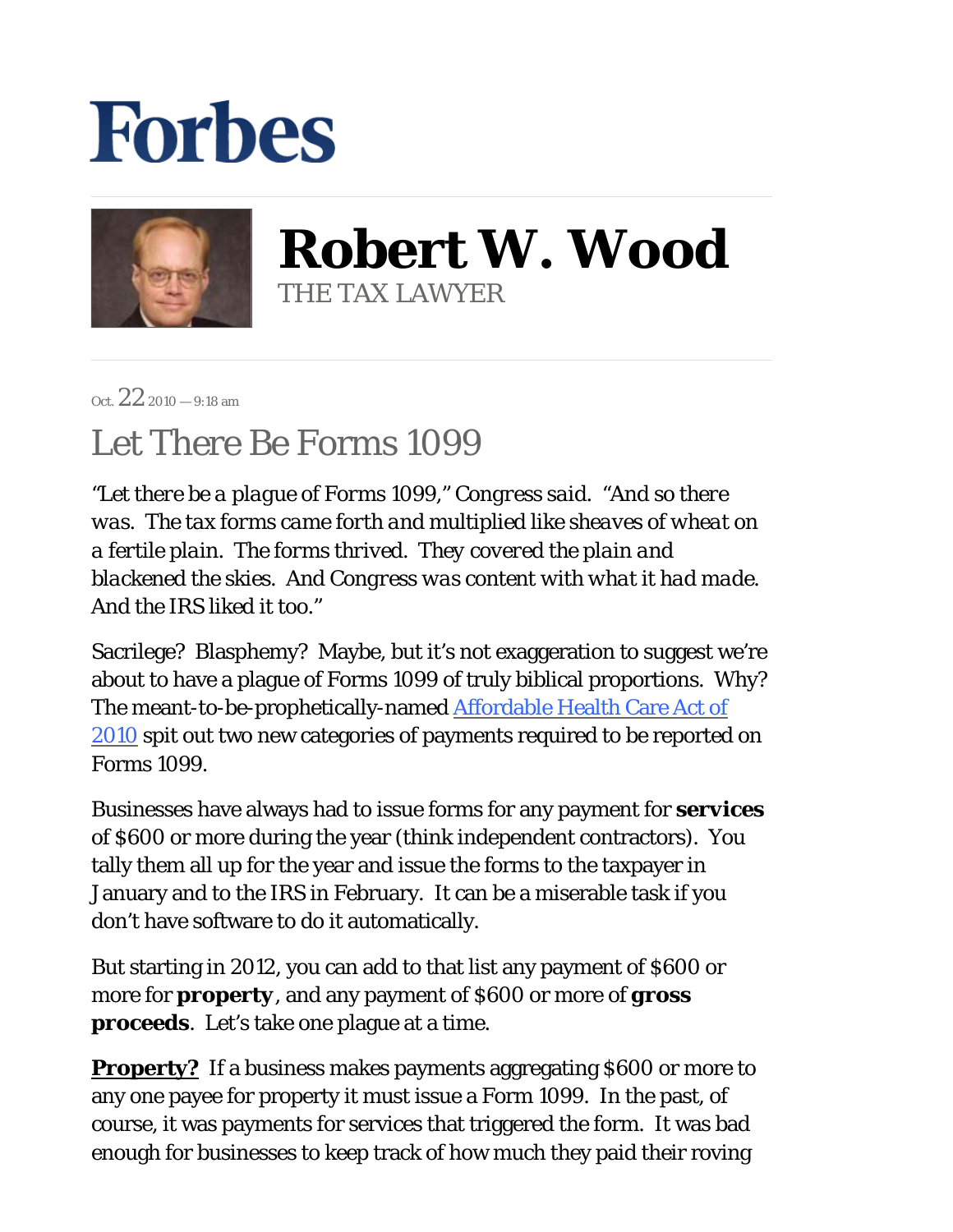IT consultant, plumber, etc. Now, the reporting will extend to all manner of vendors.

Keep in mind this is an *aggregate* rule, so payments must be aggregated throughout the year. If you buy copy paper, Xerox supplies, paper cups, mailing lists, etc., you'll need to send 1099s to all vendors who got \$600 or more. Many accounting systems aren't set up to do this, and some small business groups have been vocal in their requests to undo this rule. So far, no relief.

**Corporations Too.** In the past, a few Forms 1099 had to be issued to corporations. For example, for years we've had special 1099 rules for legal fees. (I guess Congress was worried that lawyers didn't report their income ...) So even incorporated law firms must be sent Forms 1099 for legal fees they earn.

In large part, though, corporations were *exempt* from 1099 rules (that is, from the requirement that payers must *issue* the forms *to*  corporations). Of course, corporations have always been subject to requirements that they issue 1099s *to others.* But starting with 2011 payments (Forms 1099 are due in January 2012 reporting all 2011 payments), *all* corporations are also *targets* for 1099s.

**Gross Proceeds.**Starting with 2011 payments, any time a business pays gross proceeds to someone of \$600 or more (again, aggregated over the course of 2011), a Form 1099 is required. The breadth of this rule can't be overstated. Since there doesn't seem to be a definition, "gross proceeds" may be *any* payment. Payments to utility companies? Probably.

**Burdens?** It's not clear how simple accounting systems will fare or whether small businesses will succeed in their campaign to get some relief. Even such simple matters as getting taxpayer ID numbers for all vendors may stymie some. Some vendors may operate under several names, making aggregation difficult. Still, the vaunted Congressional Research Service lays it out and suggests it's full steam ahead. See Form 1099 Information Reporting Requirements as Modified by the Patient Protection and Affordable Care Act.